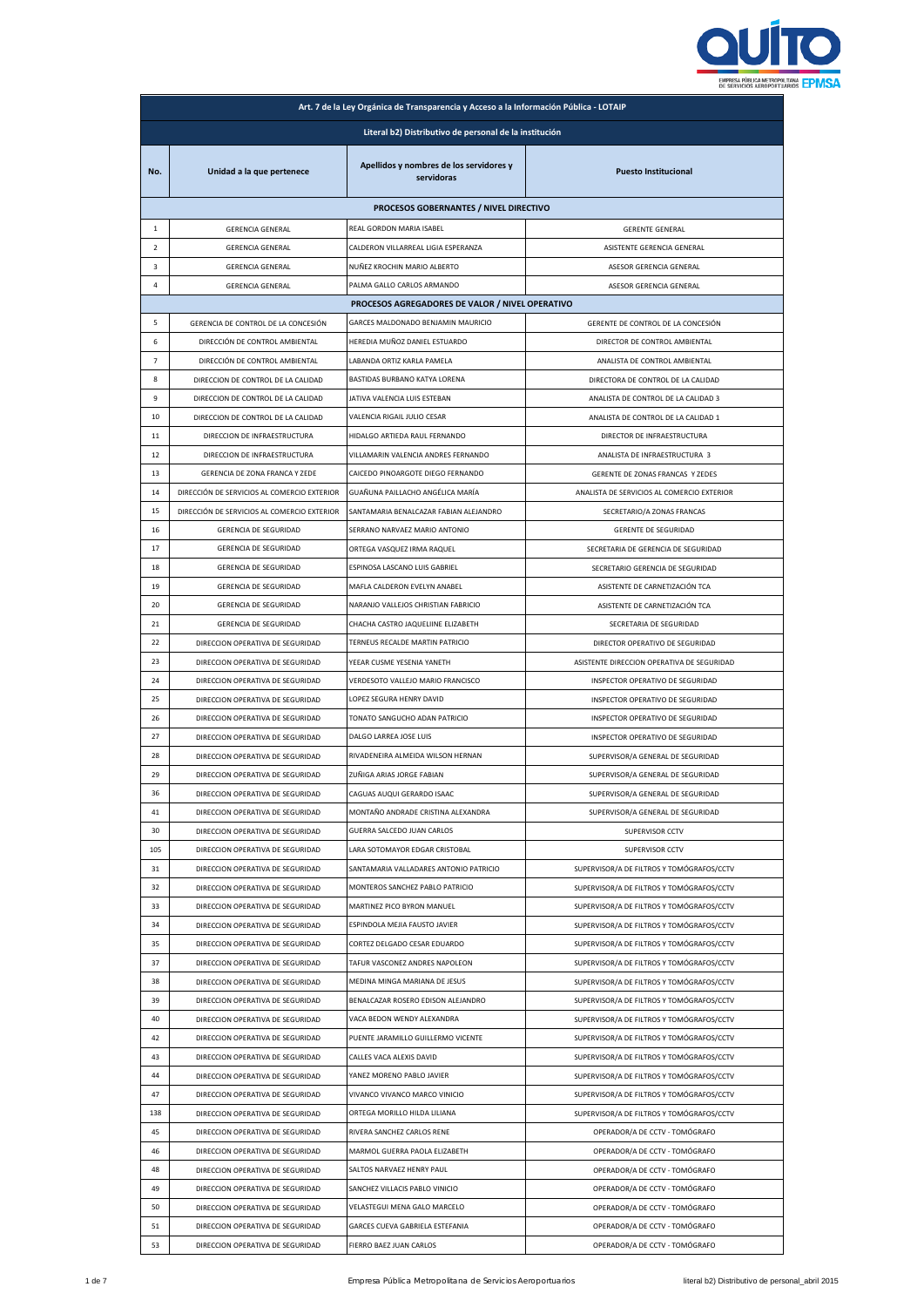

| 54  | DIRECCION OPERATIVA DE SEGURIDAD | MUÑOZ MORALES VICTOR HUGO               | OPERADOR/A DE CCTV - TOMÓGRAFO |
|-----|----------------------------------|-----------------------------------------|--------------------------------|
| 55  | DIRECCION OPERATIVA DE SEGURIDAD | ALEMAN LUNA MARIA ALEJANDRA             | OPERADOR/A DE CCTV - TOMÓGRAFO |
| 56  | DIRECCION OPERATIVA DE SEGURIDAD | LITUMA SARMIENTO WILMER LENIN           | OPERADOR/A DE CCTV - TOMÓGRAFO |
| 57  | DIRECCION OPERATIVA DE SEGURIDAD | ÑAUPARI ESPINOSA WILLIAM RICHARD        | OPERADOR/A DE CCTV - TOMÓGRAFO |
|     |                                  |                                         |                                |
| 67  | DIRECCION OPERATIVA DE SEGURIDAD | BARRAGAN ORELLANA NELSON DAVID          | OPERADOR/A DE CCTV - TOMÓGRAFO |
| 52  | DIRECCION OPERATIVA DE SEGURIDAD | ACEVEDO RUIZ JOHNY FERNANDO             | AGENTE DE SEGURIDAD            |
| 58  | DIRECCION OPERATIVA DE SEGURIDAD | ALARCON RODRIGUEZ CARLOS ALBERTO        | AGENTE DE SEGURIDAD            |
| 59  | DIRECCION OPERATIVA DE SEGURIDAD | ALCIVAR MACIAS MAYRA BELEN              | AGENTE DE SEGURIDAD            |
| 60  | DIRECCION OPERATIVA DE SEGURIDAD | ALMACHI VILLAREAL MARIA SOLEDAD         | AGENTE DE SEGURIDAD            |
| 61  | DIRECCION OPERATIVA DE SEGURIDAD | ALTAMIRANO SOLANO CRISTIAN MARCELO      | AGENTE DE SEGURIDAD            |
| 62  | DIRECCION OPERATIVA DE SEGURIDAD | ABAD AGUINAGA IVAN GUSTAVO              | AGENTE DE SEGURIDAD            |
| 63  | DIRECCION OPERATIVA DE SEGURIDAD | AMORES LASCANO WILLIAN PATRICIO         | AGENTE DE SEGURIDAD            |
| 64  | DIRECCION OPERATIVA DE SEGURIDAD | ANDRADE SEGOVIA JUAN AQUILES            | AGENTE DE SEGURIDAD            |
| 65  | DIRECCION OPERATIVA DE SEGURIDAD | MEDRANO BENALCAZAR SASKIA KARINA        | AGENTE DE SEGURIDAD            |
| 66  | DIRECCION OPERATIVA DE SEGURIDAD | ALAVA GARCIA MARCELO EUGENIO            | AGENTE DE SEGURIDAD            |
| 68  | DIRECCION OPERATIVA DE SEGURIDAD | BASANTES RODRIGUEZ DOLORES JACKELINE    | AGENTE DE SEGURIDAD            |
| 69  | DIRECCION OPERATIVA DE SEGURIDAD | BAUZ ORTIZ ENRIQUE FABIAN               | AGENTE DE SEGURIDAD            |
| 70  | DIRECCION OPERATIVA DE SEGURIDAD | AREVALO IMACAÑA MARIA MATILDE           | AGENTE DE SEGURIDAD            |
| 71  | DIRECCION OPERATIVA DE SEGURIDAD | CALVOPIÑA NARVAEZ PEDRO DANIEL          | AGENTE DE SEGURIDAD            |
| 72  | DIRECCION OPERATIVA DE SEGURIDAD | AGUINAGA ALMEIDA MAIRA MARILU           | AGENTE DE SEGURIDAD            |
|     |                                  |                                         |                                |
| 73  | DIRECCION OPERATIVA DE SEGURIDAD | CAMPOVERDE CAMPOVERDE LIDIA MARIA       | AGENTE DE SEGURIDAD            |
| 74  | DIRECCION OPERATIVA DE SEGURIDAD | CAMPOVERDE CAMPOVERDE MIRIAN ROSARIO    | AGENTE DE SEGURIDAD            |
| 75  | DIRECCION OPERATIVA DE SEGURIDAD | CASTILLO SOSA DIEGO ARMANDO             | AGENTE DE SEGURIDAD            |
| 76  | DIRECCION OPERATIVA DE SEGURIDAD | CAZA SUQUILLO WILIAN SANTIAGO           | AGENTE DE SEGURIDAD            |
| 77  | DIRECCION OPERATIVA DE SEGURIDAD | CEDEÑO PLUAS FRANKLIN ANDRES            | AGENTE DE SEGURIDAD            |
| 78  | DIRECCION OPERATIVA DE SEGURIDAD | AGUIRRE CARVAJAL DIEGO MARCELO          | AGENTE DE SEGURIDAD            |
| 79  | DIRECCION OPERATIVA DE SEGURIDAD | CHAVEZ PARRA ALVARO RENATO              | AGENTE DE SEGURIDAD            |
| 80  | DIRECCION OPERATIVA DE SEGURIDAD | CHAVEZ VALENCIA BYRON RICARDO           | AGENTE DE SEGURIDAD            |
| 81  | DIRECCION OPERATIVA DE SEGURIDAD | TAPIA LARA LUIS GUILLERMO               | AGENTE DE SEGURIDAD            |
| 82  | DIRECCION OPERATIVA DE SEGURIDAD | CONTRERAS CAMACHO BYRON ANTONIO VICENTE | AGENTE DE SEGURIDAD            |
| 83  | DIRECCION OPERATIVA DE SEGURIDAD | DIAZ VITERI GUSTAVO JAVIER              | AGENTE DE SEGURIDAD            |
| 84  | DIRECCION OPERATIVA DE SEGURIDAD | CRIOLLO ROMERO GLORIA PIEDAD            | AGENTE DE SEGURIDAD            |
| 85  | DIRECCION OPERATIVA DE SEGURIDAD | ANDINO REINOSO RITA SHEILA              | AGENTE DE SEGURIDAD            |
| 86  | DIRECCION OPERATIVA DE SEGURIDAD | CUMBAL PEREZ PAOLA ALEJANDRA            | AGENTE DE SEGURIDAD            |
| 87  | DIRECCION OPERATIVA DE SEGURIDAD | FIERRO ARROYO HENRRY PAUL               | AGENTE DE SEGURIDAD            |
| 88  | DIRECCION OPERATIVA DE SEGURIDAD | FLOR HERRERA CHRISTIAN FERNANDO         | AGENTE DE SEGURIDAD            |
| 89  | DIRECCION OPERATIVA DE SEGURIDAD | FLORES CULQUI ORLANDO HERIBERTO         | AGENTE DE SEGURIDAD            |
| 90  | DIRECCION OPERATIVA DE SEGURIDAD | GALLARDO ALBARRACIN GONZALO OSWALDO     | AGENTE DE SEGURIDAD            |
| 91  | DIRECCION OPERATIVA DE SEGURIDAD | GARCIA CAIZAPANTA GONZALO AUGUSTO       |                                |
| 92  |                                  | GUERRERO TIPAS ANGEL MARIA              | AGENTE DE SEGURIDAD            |
|     | DIRECCION OPERATIVA DE SEGURIDAD |                                         | AGENTE DE SEGURIDAD            |
| 93  | DIRECCION OPERATIVA DE SEGURIDAD | GARCIA FIERRO MIRIAN TERESA             | AGENTE DE SEGURIDAD            |
| 94  | DIRECCION OPERATIVA DE SEGURIDAD | ANALUISA CRUZ JESUS MARCELO             | AGENTE DE SEGURIDAD            |
| 95  | DIRECCION OPERATIVA DE SEGURIDAD | GARCIA REYES WILLIAMS HENRY             | AGENTE DE SEGURIDAD            |
| 96  | DIRECCION OPERATIVA DE SEGURIDAD | <b>GARRIDO HECTOR ARTURO</b>            | AGENTE DE SEGURIDAD            |
| 97  | DIRECCION OPERATIVA DE SEGURIDAD | MACIAS TUITICE DAVID XAVIER             | AGENTE DE SEGURIDAD            |
| 98  | DIRECCION OPERATIVA DE SEGURIDAD | GONZALEZ HERRERA MARIO JAVIER           | AGENTE DE SEGURIDAD            |
| 99  | DIRECCION OPERATIVA DE SEGURIDAD | HARO FLORES DIEGO FERNANDO              | AGENTE DE SEGURIDAD            |
| 100 | DIRECCION OPERATIVA DE SEGURIDAD | INTRIAGO CABRERA LEONARDO MIGUEL        | AGENTE DE SEGURIDAD            |
| 101 | DIRECCION OPERATIVA DE SEGURIDAD | CAMUES PILATAXI WILMAN EDUARDO          | AGENTE DE SEGURIDAD            |
| 102 | DIRECCION OPERATIVA DE SEGURIDAD | JARAMILLO OSSANDON JAVIER MARCELO       | AGENTE DE SEGURIDAD            |
| 103 | DIRECCION OPERATIVA DE SEGURIDAD | JARAMILLO SAAVEDRA AUGUSTO SANTIAGO     | AGENTE DE SEGURIDAD            |
| 104 | DIRECCION OPERATIVA DE SEGURIDAD | ARCE JARAMILLO DIEGO ALEJANDRO          | AGENTE DE SEGURIDAD            |
| 106 | DIRECCION OPERATIVA DE SEGURIDAD | LASSO DIAZ LUIS MARCELO                 | AGENTE DE SEGURIDAD            |
| 107 | DIRECCION OPERATIVA DE SEGURIDAD | LEIVA CAMPOVERDE FERNANDO ARTEMAN       | AGENTE DE SEGURIDAD            |
| 108 | DIRECCION OPERATIVA DE SEGURIDAD | LEIVA RODRIGUEZ PABLO EMILIO            | AGENTE DE SEGURIDAD            |
| 109 | DIRECCION OPERATIVA DE SEGURIDAD | ARROYO FLORES PABLO ANDRES              | AGENTE DE SEGURIDAD            |
| 110 | DIRECCION OPERATIVA DE SEGURIDAD | LOPEZ GUERRERO LUIS ERNESTO             | AGENTE DE SEGURIDAD            |
| 111 |                                  | LOPEZ LOOR MARIA LORENA                 |                                |
|     | DIRECCION OPERATIVA DE SEGURIDAD |                                         | AGENTE DE SEGURIDAD            |
| 112 | DIRECCION OPERATIVA DE SEGURIDAD | AVILA CABEZAS BALBINA MARJORIE          | AGENTE DE SEGURIDAD            |
| 113 | DIRECCION OPERATIVA DE SEGURIDAD | BARRAGAN GUERRERO CINTIA MARIBEL        | AGENTE DE SEGURIDAD            |
| 114 | DIRECCION OPERATIVA DE SEGURIDAD | BENALCAZAR HERRERA MAYRA CRISTINA       | AGENTE DE SEGURIDAD            |
| 115 | DIRECCION OPERATIVA DE SEGURIDAD | MATAMOROS QUIROZ FRANCO EGIDIO          | AGENTE DE SEGURIDAD            |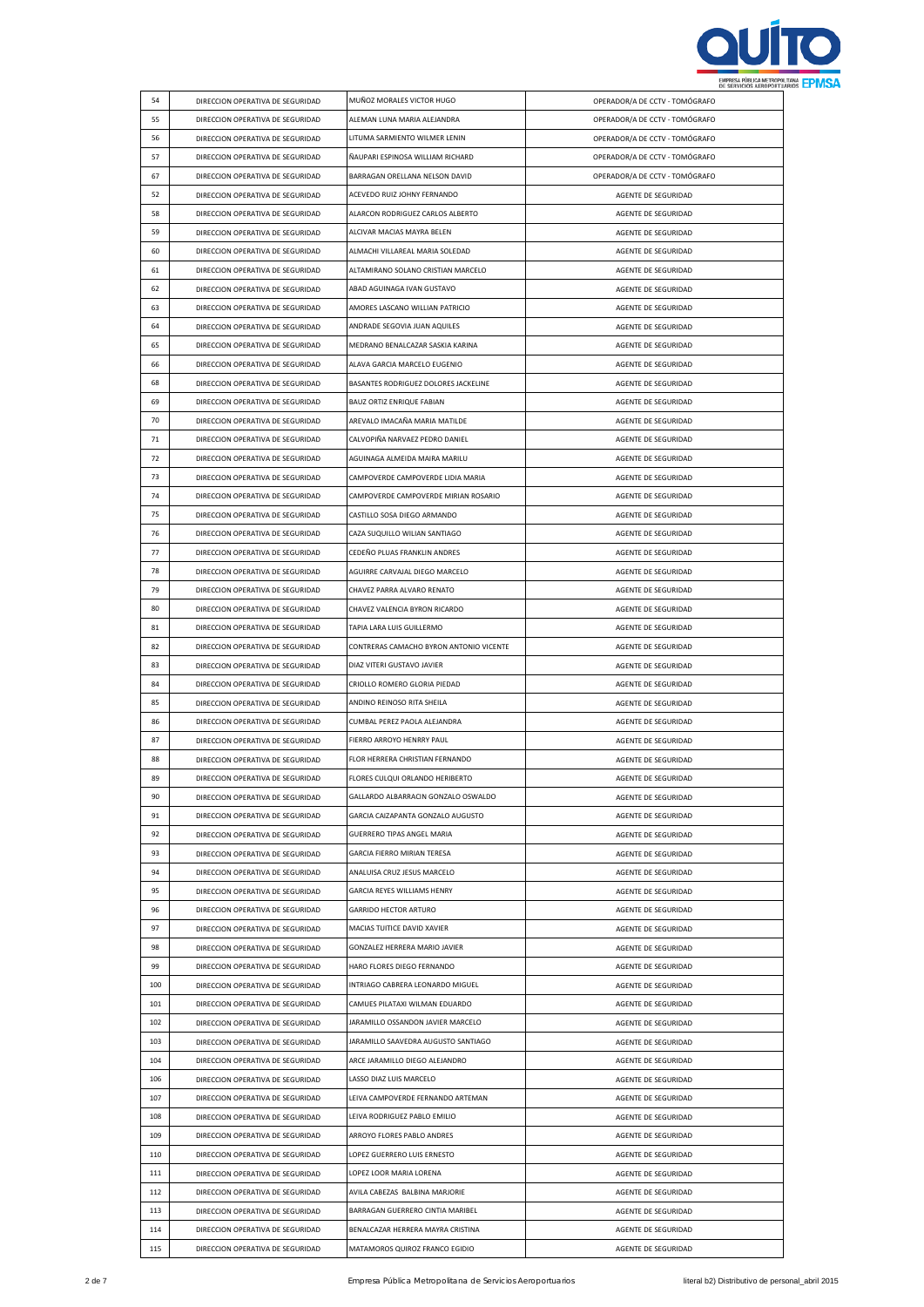

| 116 | DIRECCION OPERATIVA DE SEGURIDAD | MOREANO TOAPANTA WILSON FERNANDO            | AGENTE DE SEGURIDAD |
|-----|----------------------------------|---------------------------------------------|---------------------|
| 117 | DIRECCION OPERATIVA DE SEGURIDAD | MENDIA OÑATE MYRIAN DEL PILAR               | AGENTE DE SEGURIDAD |
| 118 | DIRECCION OPERATIVA DE SEGURIDAD | MONTESDEOCA CARRIEL CONSUELO DE LOS ANGELES | AGENTE DE SEGURIDAD |
| 119 | DIRECCION OPERATIVA DE SEGURIDAD | MERCHAN BAQUERIZO EDUARDO PATRICIO          | AGENTE DE SEGURIDAD |
| 120 | DIRECCION OPERATIVA DE SEGURIDAD | MERINO MANCHENO ROBERTO CARLOS              | AGENTE DE SEGURIDAD |
| 121 | DIRECCION OPERATIVA DE SEGURIDAD | MIÑO ORTEGA CRISTIAN MARCEL                 | AGENTE DE SEGURIDAD |
| 122 | DIRECCION OPERATIVA DE SEGURIDAD | BENAVIDES HARO MARCO JAVIER                 | AGENTE DE SEGURIDAD |
| 123 | DIRECCION OPERATIVA DE SEGURIDAD | MIRANDA ORELLANA BORIS DANILO               | AGENTE DE SEGURIDAD |
| 124 | DIRECCION OPERATIVA DE SEGURIDAD | MOLINA MORENO RAMIRO OLMEDO                 | AGENTE DE SEGURIDAD |
| 125 | DIRECCION OPERATIVA DE SEGURIDAD | MONTALVO ENRIQUEZ PEDRO RAFAEL              | AGENTE DE SEGURIDAD |
| 126 | DIRECCION OPERATIVA DE SEGURIDAD | MORALES PAVON FREDDY ANGEL                  | AGENTE DE SEGURIDAD |
| 127 | DIRECCION OPERATIVA DE SEGURIDAD | MORENO TELMO AUGUSTO                        | AGENTE DE SEGURIDAD |
|     |                                  |                                             |                     |
| 128 | DIRECCION OPERATIVA DE SEGURIDAD | NARANJO SALGUERO AIDA DE LOS ANGELES        | AGENTE DE SEGURIDAD |
| 129 | DIRECCION OPERATIVA DE SEGURIDAD | NARVAEZ CAMINO DIEGO FERNANDO               | AGENTE DE SEGURIDAD |
| 130 | DIRECCION OPERATIVA DE SEGURIDAD | GALARZA CABRERA GISELA GUADALUPE            | AGENTE DE SEGURIDAD |
| 131 | DIRECCION OPERATIVA DE SEGURIDAD | NARVAEZ SEGURA JOSELITO ONASIS              | AGENTE DE SEGURIDAD |
| 132 | DIRECCION OPERATIVA DE SEGURIDAD | DIAZ BASTIDAS MANOLO PATRICIO               | AGENTE DE SEGURIDAD |
| 133 | DIRECCION OPERATIVA DE SEGURIDAD | OLIVES JAMA ELIO DIOMEDES                   | AGENTE DE SEGURIDAD |
| 134 | DIRECCION OPERATIVA DE SEGURIDAD | ORDOÑEZ TOSCANO GUSTAVO ISAIAS              | AGENTE DE SEGURIDAD |
| 135 | DIRECCION OPERATIVA DE SEGURIDAD | ORELLANA BARZALLO FRIDA ANGELITA            | AGENTE DE SEGURIDAD |
| 136 | DIRECCION OPERATIVA DE SEGURIDAD | ORELLANA FREIRE CRISTIAN NAPOLEON           | AGENTE DE SEGURIDAD |
| 137 | DIRECCION OPERATIVA DE SEGURIDAD | OROZCO NARVAEZ DELIA MARIA                  | AGENTE DE SEGURIDAD |
| 139 | DIRECCION OPERATIVA DE SEGURIDAD | BRAVO PROAÑO MANUELA DEL ROCIO              | AGENTE DE SEGURIDAD |
| 140 | DIRECCION OPERATIVA DE SEGURIDAD | PACHACAMA GUALLICHICO CESAR AUGUSTO         | AGENTE DE SEGURIDAD |
| 141 | DIRECCION OPERATIVA DE SEGURIDAD | ARIAS NAVARRETE WILSON BERNARDO             | AGENTE DE SEGURIDAD |
| 142 | DIRECCION OPERATIVA DE SEGURIDAD | PAEZ GUACHAMIN BYRON GUSTAVO                | AGENTE DE SEGURIDAD |
| 143 | DIRECCION OPERATIVA DE SEGURIDAD | PAZMIÑO CONRRADO PATRICIO RODRIGO           | AGENTE DE SEGURIDAD |
| 144 | DIRECCION OPERATIVA DE SEGURIDAD | PEÑA BALDEON GUILLERMO PAUL                 | AGENTE DE SEGURIDAD |
| 145 | DIRECCION OPERATIVA DE SEGURIDAD | QUINTEROS MOSQUERA HENRRY GUSTAVO           | AGENTE DE SEGURIDAD |
| 146 | DIRECCION OPERATIVA DE SEGURIDAD | BALSECA LUCAS OSWALDO ANTONIO MIGUEL        | AGENTE DE SEGURIDAD |
| 147 | DIRECCION OPERATIVA DE SEGURIDAD | VILLACIS PEÑARRIETA EDGAR DANIEL            | AGENTE DE SEGURIDAD |
| 148 | DIRECCION OPERATIVA DE SEGURIDAD | ROBALINO RIVERA IRINA KATIUSCA              | AGENTE DE SEGURIDAD |
|     |                                  |                                             |                     |
| 149 | DIRECCION OPERATIVA DE SEGURIDAD | BRITO CABEZAS GALO DAVID                    | AGENTE DE SEGURIDAD |
| 150 | DIRECCION OPERATIVA DE SEGURIDAD | ROBLES VALDEZ EFREN                         | AGENTE DE SEGURIDAD |
| 151 | DIRECCION OPERATIVA DE SEGURIDAD | RODRIGUEZ HERNANDEZ TAÑA                    | AGENTE DE SEGURIDAD |
| 152 | DIRECCION OPERATIVA DE SEGURIDAD | MONTAGUANO HERNANDEZ LUIS EDISON            | AGENTE DE SEGURIDAD |
| 153 | DIRECCION OPERATIVA DE SEGURIDAD | CADENA TORO ANDREA STEPHANY                 | AGENTE DE SEGURIDAD |
| 154 | DIRECCION OPERATIVA DE SEGURIDAD | ROSALES GARCES PABLO ESTEBAN                | AGENTE DE SEGURIDAD |
| 155 | DIRECCION OPERATIVA DE SEGURIDAD | ROSERO ZALDUMBIDE ROBERTO CARLOS            | AGENTE DE SEGURIDAD |
| 156 |                                  | RUEDA ROJAS MANUEL ANTONIO                  |                     |
|     | DIRECCION OPERATIVA DE SEGURIDAD |                                             | AGENTE DE SEGURIDAD |
| 157 | DIRECCION OPERATIVA DE SEGURIDAD | OLIVES JAMA WACINTON AMABLE                 | AGENTE DE SEGURIDAD |
| 158 | DIRECCION OPERATIVA DE SEGURIDAD | CAICEDO BURGOS FRANKLIN JOHN                | AGENTE DE SEGURIDAD |
| 159 | DIRECCION OPERATIVA DE SEGURIDAD | LARA BERMEO KLEVER JUBITO                   | AGENTE DE SEGURIDAD |
| 160 | DIRECCION OPERATIVA DE SEGURIDAD | BENALCAZAR MELENDEZ EDISON OSWALDO          | AGENTE DE SEGURIDAD |
| 161 | DIRECCION OPERATIVA DE SEGURIDAD | TITUAÑA PACHECO FAUSTO CRISTIAN             | AGENTE DE SEGURIDAD |
| 162 | DIRECCION OPERATIVA DE SEGURIDAD | OSORIO SEGOVIA AMADO JORGE                  | AGENTE DE SEGURIDAD |
| 163 | DIRECCION OPERATIVA DE SEGURIDAD | BARRERA ORTEGA JUAN PABLO                   | AGENTE DE SEGURIDAD |
| 164 | DIRECCION OPERATIVA DE SEGURIDAD | TRUJILLO MUÑOZ SANTIAGO GABRIEL             | AGENTE DE SEGURIDAD |
| 165 | DIRECCION OPERATIVA DE SEGURIDAD | GONZALEZ CRIOLLO FERNANDO NICANOR           | AGENTE DE SEGURIDAD |
| 166 | DIRECCION OPERATIVA DE SEGURIDAD | VACA ORTIZ ALBERTO                          | AGENTE DE SEGURIDAD |
| 167 | DIRECCION OPERATIVA DE SEGURIDAD | VEGA MOREJON DIEGO JOSE                     | AGENTE DE SEGURIDAD |
| 168 | DIRECCION OPERATIVA DE SEGURIDAD | VERGARA RAMIREZ HUGO VINICIO                | AGENTE DE SEGURIDAD |
| 169 | DIRECCION OPERATIVA DE SEGURIDAD | VILLA PEREZ JORGE ANIBAL                    | AGENTE DE SEGURIDAD |
| 170 | DIRECCION OPERATIVA DE SEGURIDAD | VILLACRES LARA MARCO ANTONIO                | AGENTE DE SEGURIDAD |
| 171 | DIRECCION OPERATIVA DE SEGURIDAD | CAIZA ZAPATA TANIA PAULINA                  | AGENTE DE SEGURIDAD |
| 172 | DIRECCION OPERATIVA DE SEGURIDAD | VITERI SORIA LAURA ELISA                    | AGENTE DE SEGURIDAD |
| 173 | DIRECCION OPERATIVA DE SEGURIDAD | ZALDUMBIDE ALBUJA XAVIER ALEX               | AGENTE DE SEGURIDAD |
| 174 | DIRECCION OPERATIVA DE SEGURIDAD | ZUMARRAGA NARVAEZ RENE OMAR                 | AGENTE DE SEGURIDAD |
| 175 | DIRECCION OPERATIVA DE SEGURIDAD | CAJAS CUSME ALEXIS GUSTAVO                  | AGENTE DE SEGURIDAD |
| 176 | DIRECCION OPERATIVA DE SEGURIDAD | AGUIAR ORTA LUIS HUMBERTO                   | AGENTE DE SEGURIDAD |
| 177 | DIRECCION OPERATIVA DE SEGURIDAD | ANDINO PANCHI GINNIO RAMIRO                 | AGENTE DE SEGURIDAD |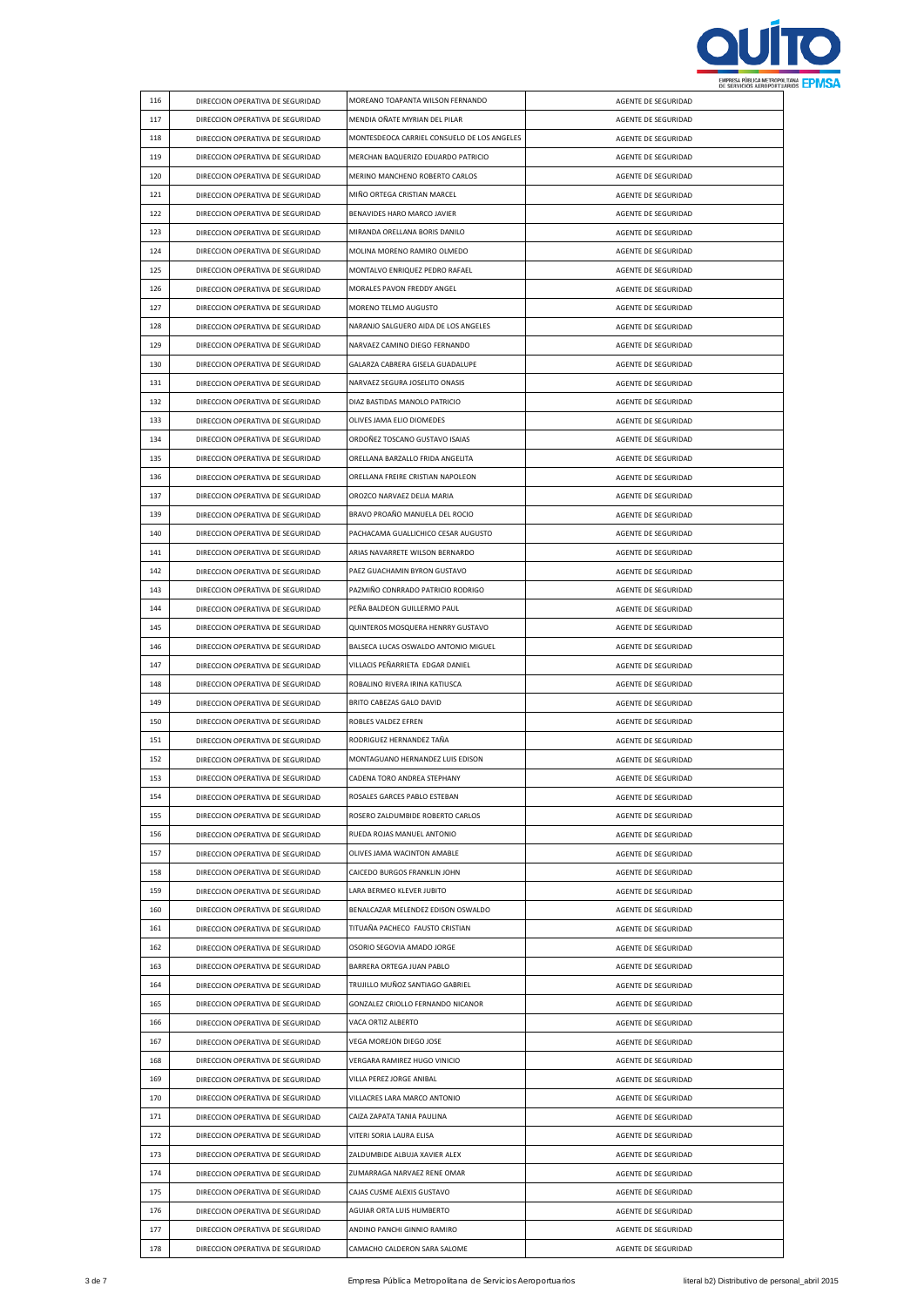

|            |                                  |                                       |                     | <b><i>DE SERVICIOS NENUPURI U</i></b> |
|------------|----------------------------------|---------------------------------------|---------------------|---------------------------------------|
| 179        | DIRECCION OPERATIVA DE SEGURIDAD | CADENA GUIASE RICHARD IVAN            | AGENTE DE SEGURIDAD |                                       |
| 180        | DIRECCION OPERATIVA DE SEGURIDAD | CASTILLO ARCOS ALEXIS GABRIEL         | AGENTE DE SEGURIDAD |                                       |
| 181        | DIRECCION OPERATIVA DE SEGURIDAD | CHICAIZA ATI EDUARDO PATRICIO         | AGENTE DE SEGURIDAD |                                       |
| 182        | DIRECCION OPERATIVA DE SEGURIDAD | GAROFALO GARCIA EDGAR NAPOLEON        | AGENTE DE SEGURIDAD |                                       |
| 183        | DIRECCION OPERATIVA DE SEGURIDAD | GRANJA JACOME CRISTIAN MIGUEL         | AGENTE DE SEGURIDAD |                                       |
| 184        | DIRECCION OPERATIVA DE SEGURIDAD | GUANOTASIG CHICAIZA CRISTIAN PAUL     | AGENTE DE SEGURIDAD |                                       |
| 185        | DIRECCION OPERATIVA DE SEGURIDAD | JIMENEZ CORAL ANIBAL ORLANDO          | AGENTE DE SEGURIDAD |                                       |
| 186        | DIRECCION OPERATIVA DE SEGURIDAD | JOZA ZAMBRANO DANIEL HUGO             | AGENTE DE SEGURIDAD |                                       |
| 187        | DIRECCION OPERATIVA DE SEGURIDAD | BAYAS MELENDREZ CARMEN ELIZABETH      | AGENTE DE SEGURIDAD |                                       |
| 188        | DIRECCION OPERATIVA DE SEGURIDAD | LIMA CAMPOVERDE MARCO ANTONIO         | AGENTE DE SEGURIDAD |                                       |
| 189        | DIRECCION OPERATIVA DE SEGURIDAD | MALDONADO BORJA EDWIN DAVID           | AGENTE DE SEGURIDAD |                                       |
| 190        | DIRECCION OPERATIVA DE SEGURIDAD | MURILLO CARRASCO ANGEL ANTONIO        | AGENTE DE SEGURIDAD |                                       |
| 191        | DIRECCION OPERATIVA DE SEGURIDAD | BRAVO GUALOTUÑA LUIS MARCELO          | AGENTE DE SEGURIDAD |                                       |
| 192        | DIRECCION OPERATIVA DE SEGURIDAD | PANCHI CEVALLOS EDWIN PATRICIO        | AGENTE DE SEGURIDAD |                                       |
| 193        | DIRECCION OPERATIVA DE SEGURIDAD | PEREZ SEGUNDO RAUL                    | AGENTE DE SEGURIDAD |                                       |
| 194        | DIRECCION OPERATIVA DE SEGURIDAD | BRAVO PATIÑO CARLOS FERNANDO          | AGENTE DE SEGURIDAD |                                       |
| 195        | DIRECCION OPERATIVA DE SEGURIDAD | PLUAS ANCHUNDIA MODESTO BENANCIO      | AGENTE DE SEGURIDAD |                                       |
| 196        | DIRECCION OPERATIVA DE SEGURIDAD | SEGOVIA BALDEZ DIEGO PATRICIO         | AGENTE DE SEGURIDAD |                                       |
| 197        | DIRECCION OPERATIVA DE SEGURIDAD | VERA CUSME MARIANO ERNESTO            | AGENTE DE SEGURIDAD |                                       |
| 198        | DIRECCION OPERATIVA DE SEGURIDAD | VERA VILELA YAJAIRA YADIRA            | AGENTE DE SEGURIDAD |                                       |
| 199        | DIRECCION OPERATIVA DE SEGURIDAD | GUACHO MALDONADO JESSICA ELIZABETH    | AGENTE DE SEGURIDAD |                                       |
| 200        | DIRECCION OPERATIVA DE SEGURIDAD | CALVA MONCAYO CRISTIAN YANDRY         | AGENTE DE SEGURIDAD |                                       |
| 201        | DIRECCION OPERATIVA DE SEGURIDAD | VILLEGAS REYES KARLA VIVIANA          | AGENTE DE SEGURIDAD |                                       |
| 202        | DIRECCION OPERATIVA DE SEGURIDAD | CARDENAS REVELO PEDRO OLIMPO          | AGENTE DE SEGURIDAD |                                       |
| 203        | DIRECCION OPERATIVA DE SEGURIDAD | CAMPOVERDE OCAMPOS LILIANA ISABEL     | AGENTE DE SEGURIDAD |                                       |
| 204        | DIRECCION OPERATIVA DE SEGURIDAD | CANDO GUAJALA MELANIA ELIZABETH       | AGENTE DE SEGURIDAD |                                       |
| 205        | DIRECCION OPERATIVA DE SEGURIDAD | CANO GAHONA WILSON ANTONIO            | AGENTE DE SEGURIDAD |                                       |
| 206        | DIRECCION OPERATIVA DE SEGURIDAD | CAÑIZARES MORENO LUIS ALBERTO         | AGENTE DE SEGURIDAD |                                       |
| 207        | DIRECCION OPERATIVA DE SEGURIDAD | CARABAJO CARABAJO JENNY ISABEL        | AGENTE DE SEGURIDAD |                                       |
| 208        | DIRECCION OPERATIVA DE SEGURIDAD | CERVANTES VINOCUNGA CHRISTIAN VINICIO | AGENTE DE SEGURIDAD |                                       |
| 209        | DIRECCION OPERATIVA DE SEGURIDAD | CHALA MENDES KARINA VIVIANA           | AGENTE DE SEGURIDAD |                                       |
| 210        | DIRECCION OPERATIVA DE SEGURIDAD | CHAMORRO ARMIJOS JENNY FERNANDA       | AGENTE DE SEGURIDAD |                                       |
| 211        | DIRECCION OPERATIVA DE SEGURIDAD | CHARCOPA HURTADO CARMEN JESSICA       | AGENTE DE SEGURIDAD |                                       |
| 212        | DIRECCION OPERATIVA DE SEGURIDAD | CHIPANTIZA CARDENAS DORA ALEXANDRA    | AGENTE DE SEGURIDAD |                                       |
| 213        | DIRECCION OPERATIVA DE SEGURIDAD | CORDOVA JARAMILLO WILMER FERNANDO     | AGENTE DE SEGURIDAD |                                       |
|            |                                  |                                       |                     |                                       |
|            |                                  |                                       |                     |                                       |
| 214        | DIRECCION OPERATIVA DE SEGURIDAD | CRIOLLO PALACIOS GERMAN ORLANDO       | AGENTE DE SEGURIDAD |                                       |
| 215        | DIRECCION OPERATIVA DE SEGURIDAD | CUASES CHUMPI LILIANA MARIBEL         | AGENTE DE SEGURIDAD |                                       |
| 216        | DIRECCION OPERATIVA DE SEGURIDAD | CUENCA VEGA DIANA SOLEDAD             | AGENTE DE SEGURIDAD |                                       |
| 217        | DIRECCION OPERATIVA DE SEGURIDAD | CULQUI LEON PABLO ISRAEL              | AGENTE DE SEGURIDAD |                                       |
| 218        | DIRECCION OPERATIVA DE SEGURIDAD | DEFAZ TUPIZA DANIELA MARGOTH          | AGENTE DE SEGURIDAD |                                       |
| 219        | DIRECCION OPERATIVA DE SEGURIDAD | DIAZ MONTESDEOCA LILIAN NARCISA       | AGENTE DE SEGURIDAD |                                       |
| 220        | DIRECCION OPERATIVA DE SEGURIDAD | ECHANIQUE VACA CAROLINA ELIZABETH     | AGENTE DE SEGURIDAD |                                       |
| 221        | DIRECCION OPERATIVA DE SEGURIDAD | ERAZO VILLACIS DIEGO JAVIER           | AGENTE DE SEGURIDAD |                                       |
| 222        | DIRECCION OPERATIVA DE SEGURIDAD | ESPINEL BENAVIDES DIEGO MAURICIO      | AGENTE DE SEGURIDAD |                                       |
| 223        | DIRECCION OPERATIVA DE SEGURIDAD | ESPINOSA BORJA VICTOR PAUL            | AGENTE DE SEGURIDAD |                                       |
| 224        | DIRECCION OPERATIVA DE SEGURIDAD | ESPINOZA TENEDA LOURDES ALICIA        | AGENTE DE SEGURIDAD |                                       |
| 225        | DIRECCION OPERATIVA DE SEGURIDAD | ESTRADA BOADA PABLO JAVIER            | AGENTE DE SEGURIDAD |                                       |
| 226        | DIRECCION OPERATIVA DE SEGURIDAD | ESTRADA ULCO CARLOS ALBERTO           | AGENTE DE SEGURIDAD |                                       |
| 227        | DIRECCION OPERATIVA DE SEGURIDAD | CASTILLO CASTILLO MERCY ROSARIO       | AGENTE DE SEGURIDAD |                                       |
| 228        | DIRECCION OPERATIVA DE SEGURIDAD | GAIBOR MARTINEZ ANDREA GABRIELA       | AGENTE DE SEGURIDAD |                                       |
| 229        | DIRECCION OPERATIVA DE SEGURIDAD | GANCHOZO VALENCIA FREDDY GUSTAVO      | AGENTE DE SEGURIDAD |                                       |
| 230        | DIRECCION OPERATIVA DE SEGURIDAD | GAVILANES BORJA WASHINGTON GENARO     | AGENTE DE SEGURIDAD |                                       |
| 231        | DIRECCION OPERATIVA DE SEGURIDAD | GAVILANES ALTAMIRANO STEVEN SANTIAGO  | AGENTE DE SEGURIDAD |                                       |
| 232        | DIRECCION OPERATIVA DE SEGURIDAD | CORNEJO VECILLA MARIA LORENA          | AGENTE DE SEGURIDAD |                                       |
| 233        | DIRECCION OPERATIVA DE SEGURIDAD | GRUEZO JURADO LUCETY PATRICIA         | AGENTE DE SEGURIDAD |                                       |
| 234        | DIRECCION OPERATIVA DE SEGURIDAD | GUACHAMIN CUSHQUI MARITZA ANGELICA    | AGENTE DE SEGURIDAD |                                       |
| 235        | DIRECCION OPERATIVA DE SEGURIDAD | GUAMAN CAJO WASHINGTON RAMIRO         | AGENTE DE SEGURIDAD |                                       |
| 236        | DIRECCION OPERATIVA DE SEGURIDAD | GUAMAN CELI DIEGO JAVIER              | AGENTE DE SEGURIDAD |                                       |
| 237        | DIRECCION OPERATIVA DE SEGURIDAD | <b>GUAMAN LUCIO NESTOR AURELIO</b>    | AGENTE DE SEGURIDAD |                                       |
| 238        | DIRECCION OPERATIVA DE SEGURIDAD | CORREA CORREA MILTON MANUEL           | AGENTE DE SEGURIDAD |                                       |
| 239<br>240 | DIRECCION OPERATIVA DE SEGURIDAD | GUAÑUNA SIMBAÑA JEANNETH ALEXANDRA    | AGENTE DE SEGURIDAD |                                       |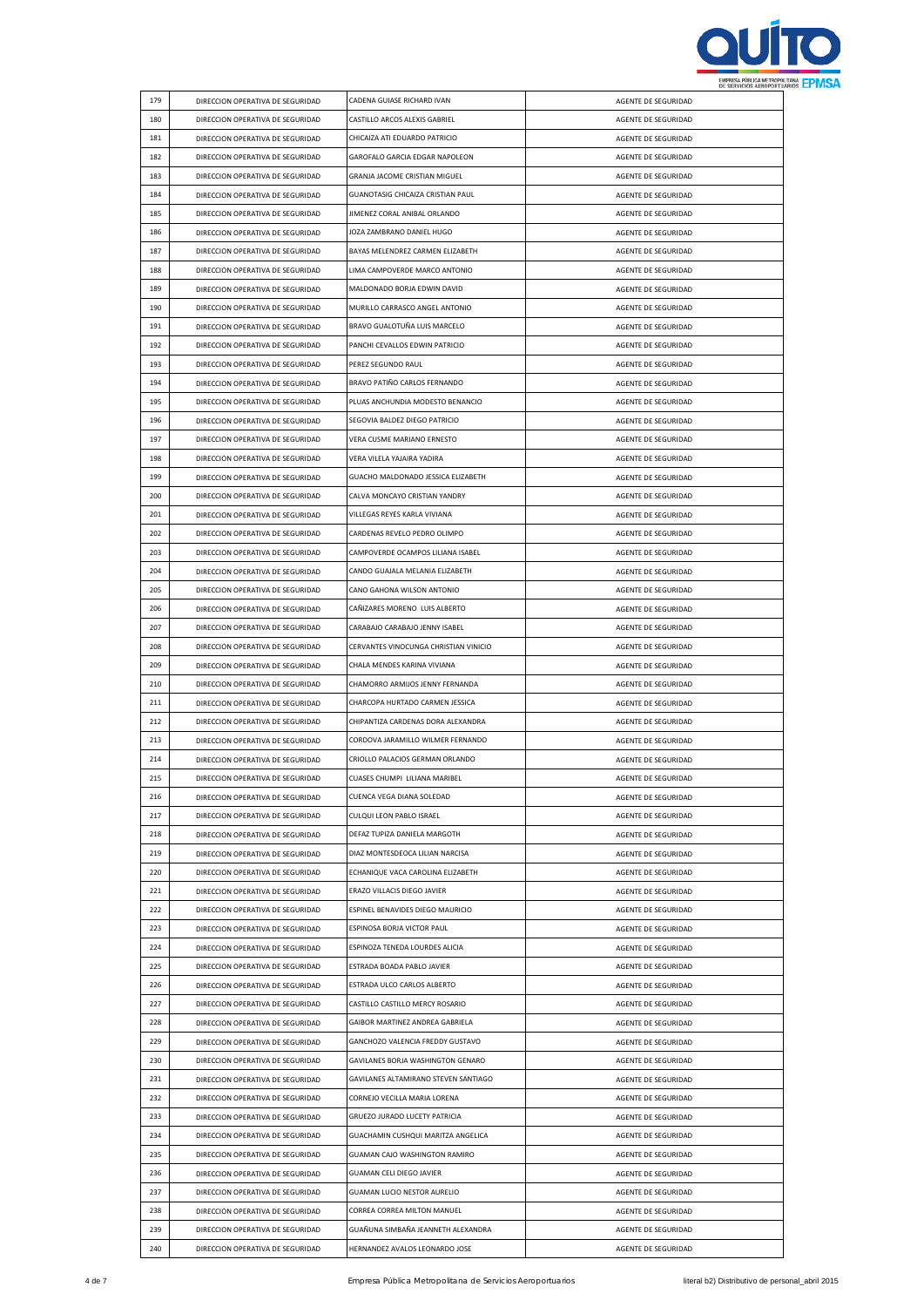

| 241 | DIRECCION OPERATIVA DE SEGURIDAD | HERRERA HERRERA ZARA LORENA             | AGENTE DE SEGURIDAD |  |
|-----|----------------------------------|-----------------------------------------|---------------------|--|
| 242 | DIRECCION OPERATIVA DE SEGURIDAD | FARINANGO CHUSHIG JAIME ROBERTO         | AGENTE DE SEGURIDAD |  |
| 243 | DIRECCION OPERATIVA DE SEGURIDAD | JACOME VINUEZA LUIS HUMBERTO            | AGENTE DE SEGURIDAD |  |
| 244 | DIRECCION OPERATIVA DE SEGURIDAD | JARAMILLO SANCHEZ ROBERTO JAVIER        | AGENTE DE SEGURIDAD |  |
| 245 | DIRECCION OPERATIVA DE SEGURIDAD | JARAMILLO VALAREZO FULTON VICENTE       | AGENTE DE SEGURIDAD |  |
| 246 | DIRECCION OPERATIVA DE SEGURIDAD | LARCO PEREZ ALEXANDER FABRICIO          | AGENTE DE SEGURIDAD |  |
| 247 | DIRECCION OPERATIVA DE SEGURIDAD | LEIVA NEGRETE ANDRES MARCELO            | AGENTE DE SEGURIDAD |  |
| 248 | DIRECCION OPERATIVA DE SEGURIDAD | GARCIA OROSCO ALEXANDRA ELIZABETH       | AGENTE DE SEGURIDAD |  |
| 249 | DIRECCION OPERATIVA DE SEGURIDAD | LEON DELGADO EDISON VINICIO             | AGENTE DE SEGURIDAD |  |
| 250 | DIRECCION OPERATIVA DE SEGURIDAD | LLUMIQUINGA CAJAMARCA LUIS HUMBERTO     | AGENTE DE SEGURIDAD |  |
| 251 |                                  | LOPEZ CARRION SEGUNDO ROBERTO           |                     |  |
|     | DIRECCION OPERATIVA DE SEGURIDAD |                                         | AGENTE DE SEGURIDAD |  |
| 252 | DIRECCION OPERATIVA DE SEGURIDAD | LUCERO CHALACAN GANDY VLADIMIR          | AGENTE DE SEGURIDAD |  |
| 253 | DIRECCION OPERATIVA DE SEGURIDAD | MACAS SUING PIEDAD BEATRIZ              | AGENTE DE SEGURIDAD |  |
| 254 | DIRECCION OPERATIVA DE SEGURIDAD | MAIGUA ANCHATUÑA EDISON ENRIQUE         | AGENTE DE SEGURIDAD |  |
| 255 | DIRECCION OPERATIVA DE SEGURIDAD | MALES REYES NATALIA YOLANDA             | AGENTE DE SEGURIDAD |  |
| 256 | DIRECCION OPERATIVA DE SEGURIDAD | MALLIQUINGA OCHOA MARIA BEATRIZ         | AGENTE DE SEGURIDAD |  |
| 257 | DIRECCION OPERATIVA DE SEGURIDAD | GOMEZ AZA DIEGO ALEJANDRO               | AGENTE DE SEGURIDAD |  |
| 258 | DIRECCION OPERATIVA DE SEGURIDAD | MEJIA PEREZ HUGO XAVIER                 | AGENTE DE SEGURIDAD |  |
| 259 | DIRECCION OPERATIVA DE SEGURIDAD | MENENDEZ GARZON JOSE IGNACIO            | AGENTE DE SEGURIDAD |  |
| 260 | DIRECCION OPERATIVA DE SEGURIDAD | MERA BUCHELI EDWIN ORLANDO              | AGENTE DE SEGURIDAD |  |
| 261 | DIRECCION OPERATIVA DE SEGURIDAD | MESIAS IDROBO ANDRES PAUL               | AGENTE DE SEGURIDAD |  |
| 262 | DIRECCION OPERATIVA DE SEGURIDAD | MIER FELIX RODRIGO XAVIER               | AGENTE DE SEGURIDAD |  |
| 263 | DIRECCION OPERATIVA DE SEGURIDAD | GONZALEZ RIVERA MAXIMILIANO EFRAIN      | AGENTE DE SEGURIDAD |  |
| 264 | DIRECCION OPERATIVA DE SEGURIDAD | MONDRAGON MARTINEZ ANTONIO RODRIGO      | AGENTE DE SEGURIDAD |  |
| 265 | DIRECCION OPERATIVA DE SEGURIDAD | MORENO JARA ROBERTO FERNANDO            | AGENTE DE SEGURIDAD |  |
| 266 | DIRECCION OPERATIVA DE SEGURIDAD | MOSCOSO PEREZ ESTEBAN FRANCISCO         | AGENTE DE SEGURIDAD |  |
| 267 | DIRECCION OPERATIVA DE SEGURIDAD | GUAYANLEMA CARANGUAY DIANA CAROLINA     | AGENTE DE SEGURIDAD |  |
| 268 | DIRECCION OPERATIVA DE SEGURIDAD | NARVAEZ ORQUERA CRISTINA DANIELA        | AGENTE DE SEGURIDAD |  |
| 269 | DIRECCION OPERATIVA DE SEGURIDAD | NARVAEZ PONCE WILLIAM ROBERTO           | AGENTE DE SEGURIDAD |  |
| 270 | DIRECCION OPERATIVA DE SEGURIDAD | ÑACATO SISALEMA JUAN CARLOS             | AGENTE DE SEGURIDAD |  |
| 271 | DIRECCION OPERATIVA DE SEGURIDAD | OJEDA PAUCAR STALIN DAVID               | AGENTE DE SEGURIDAD |  |
| 272 | DIRECCION OPERATIVA DE SEGURIDAD | PADILLA ARBOLEDA CESAR AUGUSTO          | AGENTE DE SEGURIDAD |  |
| 273 | DIRECCION OPERATIVA DE SEGURIDAD | PASTAZ PILLAJO ALEXANDRA MARGARITA      | AGENTE DE SEGURIDAD |  |
|     |                                  |                                         |                     |  |
| 274 | DIRECCION OPERATIVA DE SEGURIDAD | PAZMIÑO LEON JORGE ENRIQUE              | AGENTE DE SEGURIDAD |  |
| 275 | DIRECCION OPERATIVA DE SEGURIDAD | PAZMIÑO LOOR MARIA AUXILIADORA          | AGENTE DE SEGURIDAD |  |
| 276 | DIRECCION OPERATIVA DE SEGURIDAD | PEREZ MERO JOSEPE ESTEBAN               | AGENTE DE SEGURIDAD |  |
| 277 | DIRECCION OPERATIVA DE SEGURIDAD | PEREZ PARRA LEOPOLDO STALIN             | AGENTE DE SEGURIDAD |  |
| 278 | DIRECCION OPERATIVA DE SEGURIDAD | PILA PINANGO JOSE SANTOS                | AGENTE DE SEGURIDAD |  |
| 279 | DIRECCION OPERATIVA DE SEGURIDAD | PILCA JULIO JAVIER ANTONIO              |                     |  |
|     |                                  |                                         | AGENTE DE SEGURIDAD |  |
| 280 | DIRECCION OPERATIVA DE SEGURIDAD | PINCAY SOLEDISPA GUADALUPE DEL CONSUELO | AGENTE DE SEGURIDAD |  |
| 281 | DIRECCION OPERATIVA DE SEGURIDAD | PONCE MOSCOSO HUGO SANTIAGO             | AGENTE DE SEGURIDAD |  |
| 282 | DIRECCION OPERATIVA DE SEGURIDAD | POVEDA VITERI CRISTINA ELIZABETH        | AGENTE DE SEGURIDAD |  |
| 283 | DIRECCION OPERATIVA DE SEGURIDAD | QUILUMBA CEVALLOS LUIS HUMBERTO         | AGENTE DE SEGURIDAD |  |
| 284 | DIRECCION OPERATIVA DE SEGURIDAD | HUERA ALVAREZ ROSA LILIANA              | AGENTE DE SEGURIDAD |  |
| 285 | DIRECCION OPERATIVA DE SEGURIDAD | QUIMBITA PIEDRA LUIS GONZALO            | AGENTE DE SEGURIDAD |  |
| 286 | DIRECCION OPERATIVA DE SEGURIDAD | QUINCHIGUANGO QUINAHUANO WILIAN ARMANDO | AGENTE DE SEGURIDAD |  |
| 287 | DIRECCION OPERATIVA DE SEGURIDAD | QUISPE TITUAÑA GALO MEDARDO             | AGENTE DE SEGURIDAD |  |
| 288 | DIRECCION OPERATIVA DE SEGURIDAD | RAMIREZ NOBOA CESAR GUSTAVO             | AGENTE DE SEGURIDAD |  |
| 289 | DIRECCION OPERATIVA DE SEGURIDAD | REAL GUAMAN MEDARDO PATRICIO            | AGENTE DE SEGURIDAD |  |
| 290 | DIRECCION OPERATIVA DE SEGURIDAD | RENGIFO MARIN RITA ALEXANDRA            | AGENTE DE SEGURIDAD |  |
| 291 | DIRECCION OPERATIVA DE SEGURIDAD | REYES RODAS INDIRA ELOISA               | AGENTE DE SEGURIDAD |  |
| 292 | DIRECCION OPERATIVA DE SEGURIDAD | RIERA JIMENEZ JORGE ESTUARDO            | AGENTE DE SEGURIDAD |  |
| 293 | DIRECCION OPERATIVA DE SEGURIDAD | MICHILENA ZAPATA LUIS XAVIER            | AGENTE DE SEGURIDAD |  |
| 294 | DIRECCION OPERATIVA DE SEGURIDAD | RODRIGUEZ CHAVEZ GASTERLU ARACELY       | AGENTE DE SEGURIDAD |  |
| 295 | DIRECCION OPERATIVA DE SEGURIDAD | RODRIGUEZ RODRIGUEZ WILLIAM EFREN       | AGENTE DE SEGURIDAD |  |
| 296 | DIRECCION OPERATIVA DE SEGURIDAD | ROMAN RIOS WASHINGTON PAUL              | AGENTE DE SEGURIDAD |  |
| 297 | DIRECCION OPERATIVA DE SEGURIDAD | ROMERO GARCIA ALEXI DANILO              | AGENTE DE SEGURIDAD |  |
| 298 | DIRECCION OPERATIVA DE SEGURIDAD | SALAZAR RUALES EDGUIN FERNANDO          | AGENTE DE SEGURIDAD |  |
| 299 | DIRECCION OPERATIVA DE SEGURIDAD | OROZCO ATIAJA OSWALDO RICARDO           | AGENTE DE SEGURIDAD |  |
| 300 | DIRECCION OPERATIVA DE SEGURIDAD | SANCHEZ HARO PAOLA VANESSA              | AGENTE DE SEGURIDAD |  |
| 301 | DIRECCION OPERATIVA DE SEGURIDAD | SANTACRUZ ESPINOZA JOSE LEONCIO         | AGENTE DE SEGURIDAD |  |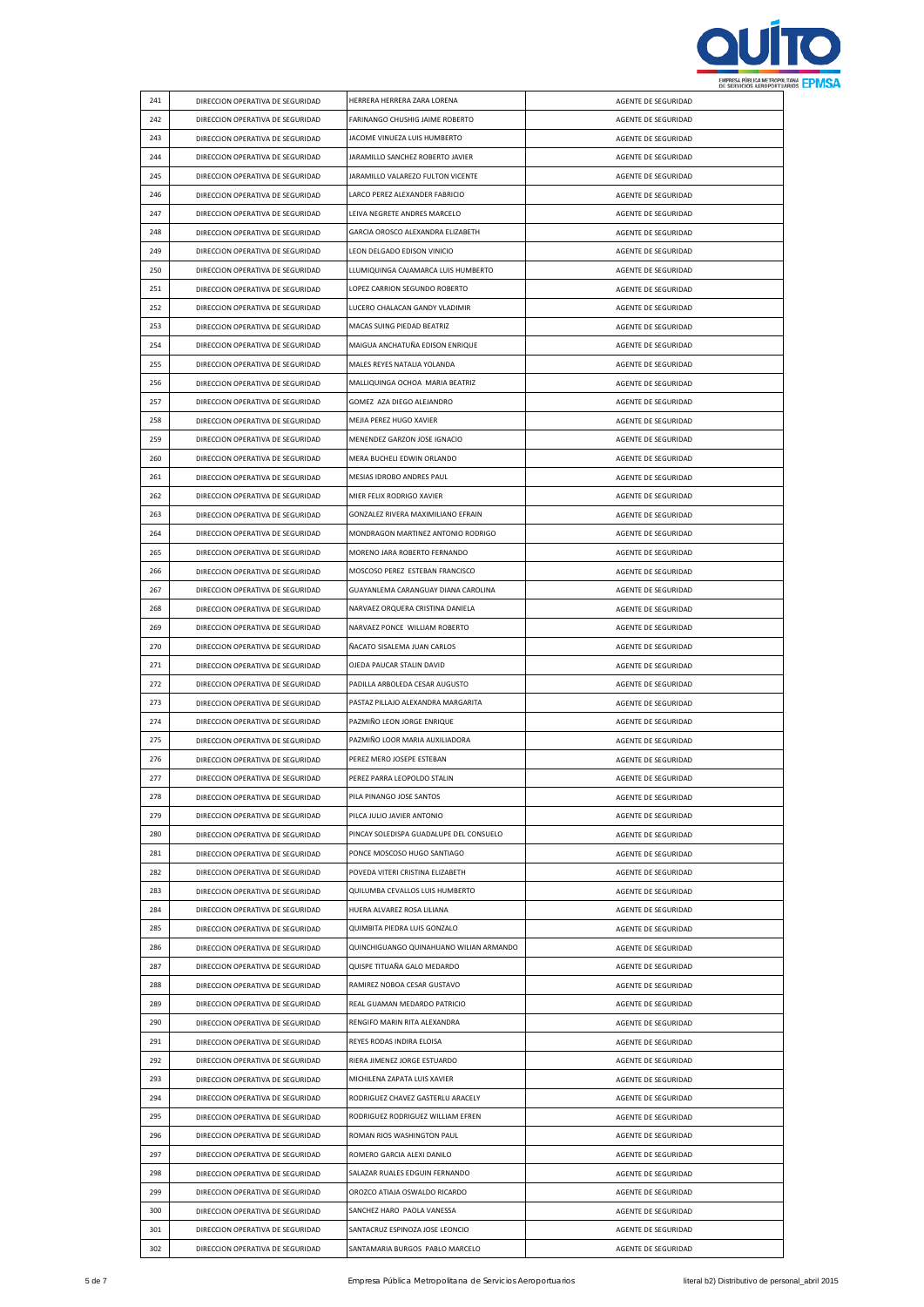

|     |                                                        |                                                        | <b><i>ME GEREIURO NERUFURI</i></b>                     |
|-----|--------------------------------------------------------|--------------------------------------------------------|--------------------------------------------------------|
| 303 | DIRECCION OPERATIVA DE SEGURIDAD                       | SANTILLAN ANDRADE JOSELYN TAMARA                       | AGENTE DE SEGURIDAD                                    |
| 304 | DIRECCION OPERATIVA DE SEGURIDAD                       | SANTOLIVA SUASNAVAS CARLOS RAMIRO                      | AGENTE DE SEGURIDAD                                    |
| 305 | DIRECCION OPERATIVA DE SEGURIDAD                       | SIMBAÑA SARAGOSIN MYRIAN JEANNETH                      | AGENTE DE SEGURIDAD                                    |
| 306 | DIRECCION OPERATIVA DE SEGURIDAD                       | SOLEDISPA CHELE RAFAEL AUGUSTO                         | AGENTE DE SEGURIDAD                                    |
| 307 | DIRECCION OPERATIVA DE SEGURIDAD                       | SORIA VIZUETE ANDRES GERARDO                           | AGENTE DE SEGURIDAD                                    |
| 308 | DIRECCION OPERATIVA DE SEGURIDAD                       | SUASNAVAS SILVA CARLOS ALBERTO                         |                                                        |
|     |                                                        |                                                        | AGENTE DE SEGURIDAD                                    |
| 309 | DIRECCION OPERATIVA DE SEGURIDAD                       | SUNTAXI OLMEDO EVELIN SOLEDAD                          | AGENTE DE SEGURIDAD                                    |
| 310 | DIRECCION OPERATIVA DE SEGURIDAD                       | TACO ÑACATO JORGE ANIBAL                               | AGENTE DE SEGURIDAD                                    |
| 311 | DIRECCION OPERATIVA DE SEGURIDAD                       | TANDAYAMO CAZA WENDY ALEXANDRA                         | AGENTE DE SEGURIDAD                                    |
| 312 | DIRECCION OPERATIVA DE SEGURIDAD                       | TAPIA DIAZ DANNY RAMIRO                                | AGENTE DE SEGURIDAD                                    |
| 313 | DIRECCION OPERATIVA DE SEGURIDAD                       | TASIGUANO MATUTE EBELIN PATRICIA                       | AGENTE DE SEGURIDAD                                    |
| 314 | DIRECCION OPERATIVA DE SEGURIDAD                       | TEQUIZ ORTEGA LILIANA GRACIELA                         | AGENTE DE SEGURIDAD                                    |
| 315 | DIRECCION OPERATIVA DE SEGURIDAD                       | TOAPANTA GARRIDO JUAN GABRIEL                          | AGENTE DE SEGURIDAD                                    |
| 316 | DIRECCION OPERATIVA DE SEGURIDAD                       | TOPON SALINAS ANDRES ROBERTO                           | AGENTE DE SEGURIDAD                                    |
| 317 | DIRECCION OPERATIVA DE SEGURIDAD                       | TORRES ROBLES DANNY LEONARDO                           | AGENTE DE SEGURIDAD                                    |
| 318 | DIRECCION OPERATIVA DE SEGURIDAD                       | VALAREZO CARPIO MARIA JOSE                             | AGENTE DE SEGURIDAD                                    |
|     |                                                        |                                                        |                                                        |
| 319 | DIRECCION OPERATIVA DE SEGURIDAD                       | VALDIVIESO PAREDES ANA MARIA                           | AGENTE DE SEGURIDAD                                    |
| 320 | DIRECCION OPERATIVA DE SEGURIDAD                       | VALENCIA MACIAS EFREN ENRIQUE                          | AGENTE DE SEGURIDAD                                    |
| 321 | DIRECCION OPERATIVA DE SEGURIDAD                       | VALENZUELA PEREZ CARLOS ARTURO                         | AGENTE DE SEGURIDAD                                    |
| 322 | DIRECCION OPERATIVA DE SEGURIDAD                       | PADILLA VALENCIA ALEXANDER GABRIEL                     | AGENTE DE SEGURIDAD                                    |
| 323 | DIRECCION OPERATIVA DE SEGURIDAD                       | VASCONEZ CUBERO JORGE ERNESTO                          | AGENTE DE SEGURIDAD                                    |
| 324 | DIRECCION OPERATIVA DE SEGURIDAD                       | VASCONEZ MELENDEZ MIRIAN MARIBEL                       | AGENTE DE SEGURIDAD                                    |
| 325 | DIRECCION OPERATIVA DE SEGURIDAD                       | VELASTEGUI TORRES FERNANDO ANDRES                      | AGENTE DE SEGURIDAD                                    |
| 326 | DIRECCION OPERATIVA DE SEGURIDAD                       | VELEZ JACOME JESSICA CAROLINA                          | AGENTE DE SEGURIDAD                                    |
| 327 | DIRECCION OPERATIVA DE SEGURIDAD                       | VERA BARRE PEDRO MIGUEL                                | AGENTE DE SEGURIDAD                                    |
|     |                                                        |                                                        |                                                        |
| 328 | DIRECCION OPERATIVA DE SEGURIDAD                       | VINUEZA JARAMILLO MARIA BELEN                          | AGENTE DE SEGURIDAD                                    |
| 329 | DIRECCION OPERATIVA DE SEGURIDAD                       | YANEZ IBARRA RUBEN DARIO                               | AGENTE DE SEGURIDAD                                    |
| 330 | DIRECCION OPERATIVA DE SEGURIDAD                       | ZALDUMBIDE VIZCAINO JOSE DANIEL                        | AGENTE DE SEGURIDAD                                    |
| 331 | DIRECCION OPERATIVA DE SEGURIDAD                       | ZABALA CALDERON CHRISTIAN DAVID                        | AGENTE DE SEGURIDAD                                    |
| 332 | DIRECCION OPERATIVA DE SEGURIDAD                       | ZAMBRANO JARAMILLO DIANA KAROLINA                      | AGENTE DE SEGURIDAD                                    |
| 333 | DIRECCION OPERATIVA DE SEGURIDAD                       | ZAPATA CHAVEZ ABRAHAN DAVID                            | AGENTE DE SEGURIDAD                                    |
| 334 | DIRECCION OPERATIVA DE SEGURIDAD                       | ZUÑIGA BUSTAMANTE HECTOR LUIS                          | AGENTE DE SEGURIDAD                                    |
| 335 | DIRECCION OPERATIVA DE SEGURIDAD                       | RAMIREZ GONZALEZ ROXANNA MABEL                         | AGENTE DE SEGURIDAD                                    |
| 336 | DIRECCION OPERATIVA DE SEGURIDAD                       | ROMERO TIPAN LEONARDO ANDRES                           | AGENTE DE SEGURIDAD                                    |
| 337 | DIRECCION OPERATIVA DE SEGURIDAD                       | RUIZ FARIAS MAYCO SEGUNDO                              | AGENTE DE SEGURIDAD                                    |
| 338 | DIRECCION OPERATIVA DE SEGURIDAD                       | SANDOVAL LECHON CARMEN MELIDA                          | AGENTE DE SEGURIDAD                                    |
| 339 | DIRECCION OPERATIVA DE SEGURIDAD                       | TOAPAXI CHICAIZA MIGUEL ANGEL                          | AGENTE DE SEGURIDAD                                    |
| 340 | DIRECCION OPERATIVA DE SEGURIDAD                       | VASCONEZ VILLALTA DELIA GABRIELA                       | AGENTE DE SEGURIDAD                                    |
| 341 | DIRECCION OPERATIVA DE SEGURIDAD                       | YAGUAPAZ MALES ANA ALICIA                              | AGENTE DE SEGURIDAD                                    |
| 342 | DIRECCION OPERATIVA DE SEGURIDAD                       | RAMOS ABAD JUAN CARLOS                                 | AGENTE DE SEGURIDAD                                    |
|     |                                                        | <b>PROCESOS DESCONCENTRADOS</b>                        |                                                        |
|     | "No aplica" La EPMSA no tiene procesos desconcentrados | "No aplica" La EPMSA no tiene procesos desconcentrados | 'No aplica" La EPMSA no tiene procesos desconcentrados |
|     | "No aplica" La EPMSA no tiene procesos desconcentrados | "No aplica" La EPMSA no tiene procesos desconcentrados | 'No aplica" La EPMSA no tiene procesos desconcentrados |
|     | "No aplica" La EPMSA no tiene procesos desconcentrados | "No aplica" La EPMSA no tiene procesos desconcentrados | 'No aplica" La EPMSA no tiene procesos desconcentrados |
|     | "No aplica" La EPMSA no tiene procesos desconcentrados | "No aplica" La EPMSA no tiene procesos desconcentrados | "No aplica" La EPMSA no tiene procesos desconcentrados |
|     |                                                        | <b>ASESORÍAS / NIVEL DE APOYO</b>                      |                                                        |
| 343 | AUDITORIA INTERNA                                      | LUZURIAGA RODRIGUEZ BYRON GERMAN                       | AUDITOR INTERNO                                        |
|     |                                                        |                                                        |                                                        |
| 344 | AUDITORIA INTERNA                                      | TERAN ANDINO EDGAR HUMBERTO                            | ASISTENTE DE AUDITORIA INTERNA                         |
| 345 | <b>GERENCIA JURÍDICA</b>                               | CALAHORRANO LATORRE EDISON RAMIRO                      | <b>GERENTE JURIDICO</b>                                |
| 346 | GERENCIA JURÍDICA                                      | PADRON PALACIOS IRENE PATRICIA                         | ANALISTA JURIDICO 3                                    |
| 347 | GERENCIA JURÍDICA                                      | DOMINGUEZ SOSA DAFNE                                   | ANALISTA JURIDICO 2                                    |
| 348 | <b>GERENCIA JURÍDICA</b>                               | RODRIGUEZ NAVARRETE EDISON RENE                        | ANALISTA JURIDICO 3                                    |
| 349 | GERENCIA DE PLANIFICACIÓN Y DESARROLLO                 | NUÑEZ GARCIA JOSE ROBERTO                              | GERENTE DE PLANIFICACIÓN Y DESARROLLO                  |
| 350 | COMUNICACION SOCIAL Y RELACIONAMIENTO<br>INSTITUCIONAL | VALLEJO PAZ ANA ISABEL                                 | COMUNICADORA SOCIAL                                    |
| 351 | COMUNICACION SOCIAL Y RELACIONAMIENTO<br>INSTITUCIONAL | BONILLA ESCOBAR CARLA LILIANA                          | RELACIONADOR INSTITUCIONAL                             |
| 352 | GERENCIA ADMINISTRATIVA FINANCIERA                     | SANCHEZ VILLACIS CATALINA DE LOS ANGELES               | GERENTE ADMINISTRATIVO FINANCIERO                      |
| 353 | DIRECCIÓN FINANCIERA                                   | SANTAMARIA CHICO MARTHA LUCIA                          | ASISTENTE FINANCIERA                                   |
| 354 | DIRECCIÓN FINANCIERA                                   | FREILE ARAUZ NANCY XIMENA                              | ESPECIALISTA EN PRESUPUESTO                            |
| 355 | DIRECCIÓN FINANCIERA                                   | CHICAIZA AGUAS NANCY PATRICIA                          | CONTADORA                                              |
| 356 | DIRECCIÓN FINANCIERA                                   | CARRILLO TIPANLUISA MARIA CECILIA                      | TESOREROA                                              |
| 357 | DIRECCIÓN FINANCIERA                                   | PAUCAR SUNTAXI GABRIELA ESTEFANIA                      | SECRETARIA                                             |
| 358 | DIRECCIÓN TALENTO HUMANO                               | SOTOMAYOR SOTOMAYOR SOLEDAD ALEXANDRA                  | DIRECTORA DE TALENTO HUMANO                            |
|     |                                                        |                                                        |                                                        |